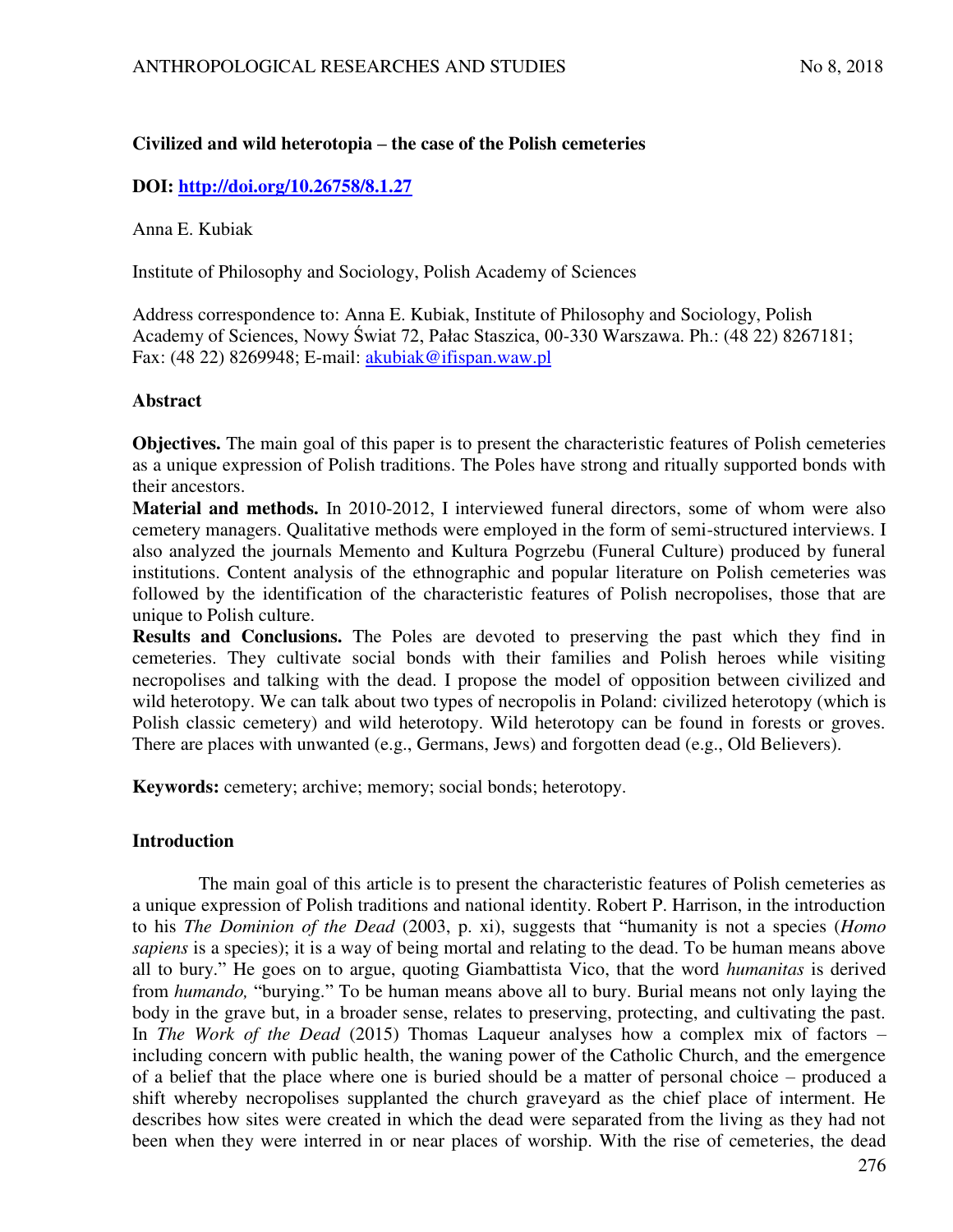could be remembered as individuals and buried with their families in a way that was impractical in overcrowded churchyards. He writes that no culture has been indifferent to mortal remains. Even in our late modern time, the dead body still matters – for individuals, communities, and nations. These words aptly describe Polish commemorative culture.

After presenting methods, the importance of necropolis in the Polish commemorative culture is shown. Then follows an analysis of cemeteries in the context of Foucault's notion of heterotopia, which is further followed by examples of historic necropolises. The problem of postwar graveyards is discussed in esthetic terms. Then the case of some of necropolises of faiths other than Roman Catholicism in the proposed category of wild heterotopia in opposition to civilized heterotopia is analyzed.

#### **Material and methods**

During 2010–2012, undertakers and cemetery managers were interviewed about the crucial problems of the funeral industry and necropolises. Qualitative methods were employed in the form of semi-structured interviews. In 2010-2012 the content of the journals *Memento* and *Kultura Pogrzebu* (*Funeral Culture*) produced by funeral institutions were also analyzed. *Memento* was founded in 1995 by Wojciech Krawczyk, a journalist and an enthusiast of death-related issues and is published every 2 months by the Polish Funeral Association. The *Funeral Culture* magazine was founded in 2004 by an undertaker and is associated with the Polish Funeral Chamber. Recipients of magazines are undertakers, producers of burial facilities and graveyard managers. Both magazines have a rich layout and upload numerous photographs of funeral homes, manufacturing companies, artifacts, hearses, graveyards and undertakers on the occasion of the training and the fair. Both journals present cemeteries in Poland and necropolises from abroad. Also, legal procedures of cemeteries and burials are discussed. Content analysis of the ethnographic and popular literature on Polish cemeteries was also conducted in order to identify the characteristic features of Polish necropolises, those unique to Polish culture.

## **Results**

Elsewhere (Kubiak, 2014) the most characteristic features of this culture were identified: mourning, strong bonds with ancestors, myths of tribal catastrophes and the achievements of heroes. The main rituals take place in the sacral spaces of ancestor cults. The *topoi* of the mythic narrations are death, suffering, communication with heroes and ancestors, and bloody sacrifices. The Poles have strong and ritually supported bonds with their ancestors. Cemeteries are often visited, obligatorily on All Saints' Day, Christmas and Easter. The graves are carefully cleaned and decorated with garlands, flowers, and candles. All Saints' Day together with All Souls' Day is the most collective holiday in the public space. For a long time before the holiday, markets are full of ever-burning fires. One cannot forget about the approach of All Saints' Day because mourning flowers – chrysanthemums – and flames can be seen everywhere: when buying newspapers from newsstands, on the streets, in squares, and in supermarkets. The Poles collectively go to the cemeteries. Bringing candles and flowers to graves and meeting with families and friends is part of the process of affirming social bonds among the living and between the living and the dead. During these days, bus and train lines change routes to the necropolises. The police, under the banner of "the ever-burning fire," try to prevent traffic jams and accidents. Poles independently of their structural characteristics, such as the age or socio-economic position follow this tradition. The spirit of this holiday is very well expressed by Paul Allen (2008, p.15): "This ceremony performed in the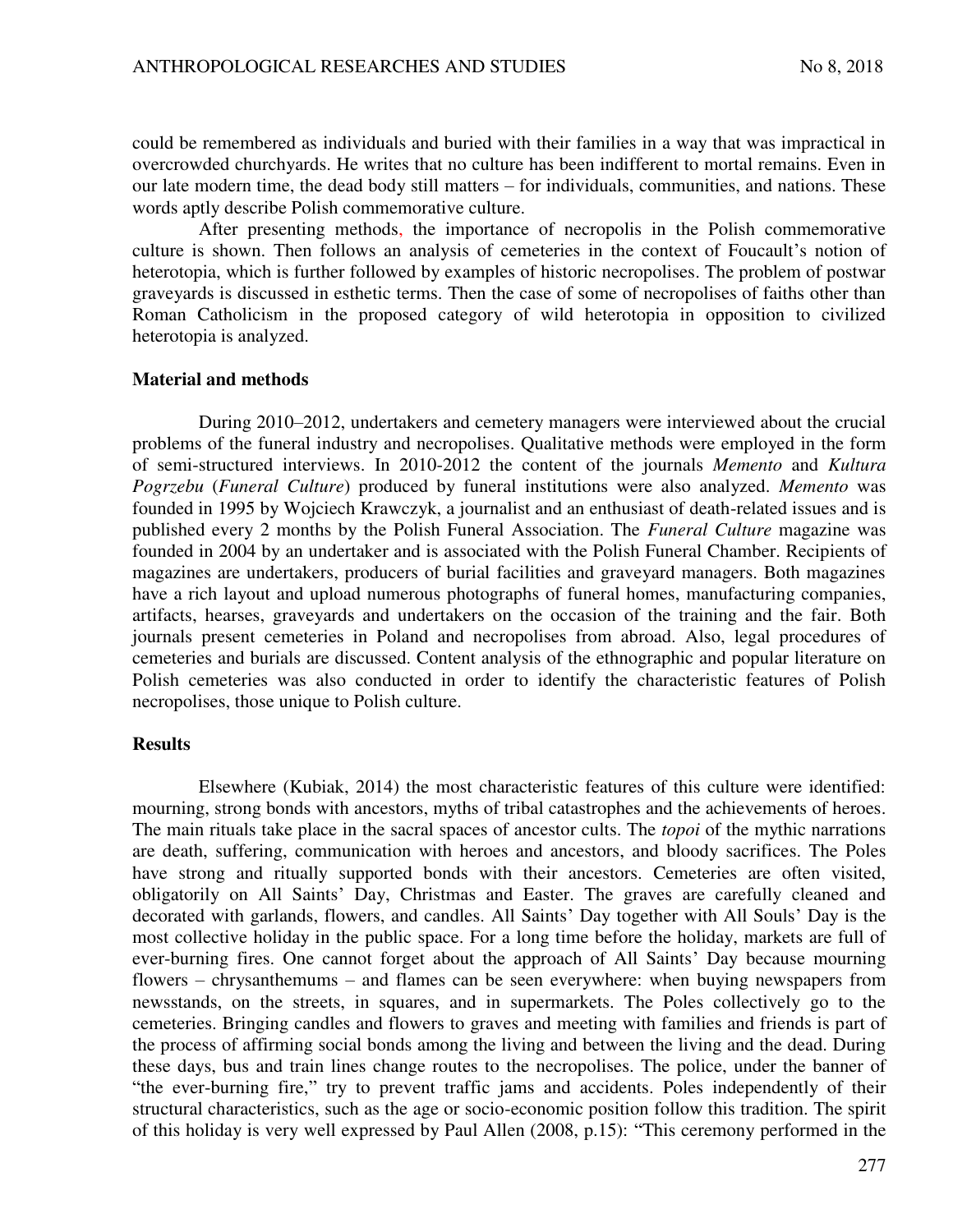smallest village and in the biggest city defines what it means to be the Pole. This is the pilgrimage, which cannot be avoided. The consciousness who they are, the Poles owe to the strong belief that on All Saints Day the ancestors speak beyond the grave".

As Michel Foucault has taught us, the category of space is one of the basic notions. Space is – unlike time – still heterogenic and cannot be reduced to something else. Heterotopia is, in a way, an unreal, peculiar, odd place. It differs "in an absolute way from all other places" and is "sort of *contre-emplacements*" (Foucault, 2005, p.120), contesting and dislocating the order of other places. A cemetery is a classic heterotopia. As a sacral space, this heterotopia is isolated, surrounded by a fence and with a special entrance: the gate. The Polish anthropologist Stefan Czarnowski (1956) stated that every religious unit is a space isolated from the rest. It consists of the middle, the border and the space between them. In the middle and on the border are the greatest levels of intensity of holiness. In the middle of the cemetery, as a sacred space, there is a cross or a chapel which is, according to Czarnowski, opened toward the vertical – heaven. It has been the most desired place for burial (Sikora, 1986, p.60). On the borders, in one particular corner, dangerous people were buried: unbaptized children, suicides, Jehovah's Witnesses, and unbelievers (Sikora, 1986, p.60), which is not the case anymore. The cross of borders has the greatest intensity of power. What kind of power? The word *sacer* means holy and damned at the same time (Sikora, 1986, p.60). This ambivalent character of the religious space has been underlined by phenomenological anthropologists like Mircea Eliade (1970) or Gerardus van der Leeuw (1978). In this unhallowed corner were the dead who will go to hell or become extraterritorial and wander around as demons (Sikora, 1986, p.60).

Cemeteries were absorbed by the city as it expanded and the risk of epidemics disappeared. So now it is the Other City – the City of the Dead (as it is used to say in Poland) – in the city. In Polish tradition, tombs are treated like houses and the coffin is named "overcoat." While visiting the cemetery, people talk with their ancestors. The director of Powązki, the Warsaw cemetery, says, "There comes the moment in a human's life when he starts to care and plan for his tomb, as for the house before. Today nobody wants to have an earth tomb, everybody wants to have brick, with a monument. The best is from granite to preserve it for a long time. Important are the place, the quarter and the neighbors" (Sikora, 1986, p.57).

One of the roles of a heterotopia mentioned by Foucault (2005) is its historic importance as an archive. The cemetery is an archive of symbolically important times of war, catastrophe, and so on. In Poland, the dead are very mobile. There is a special category of "exhumans" (exhumed persons) who change their location. There are "exhumans" coming back from abroad and being welcomed with enthusiasm. Corpses are very useful for the "politics of dead bodies" described by Katherine Verdery (1999), a question of private and collective memory which an object of political manipulation is also. In Polish the word: tomb – *pomnik* – is connected to the word memory – *pamięć*. The role of memory is repeated often in the discourse of cemeteries and the Day of the Dead (All Saints' Day and All Souls' Day) – the most public holiday in Poland. The word *pamiątka* (remembrance) appears often in epitaphs on tombs. There is the tradition, now undergoing a revival, of memorial tomb photography. It is a sign of the importance of family memory. Most of the photographs have an ellipse shape which corresponds to the form of *imago clipeata* (an ellipse shape), characteristic of coffin portraits (Kubiak, 1986).

The funeral journals present the best examples of Polish historical cemeteries as places of Polish heritage, collective memory, and national identity. The authors of the articles underline the devotion of Poles to preserve and renovate them. The most famous necropolis is the Central Cemetery in Szczecin. It is the cemetery with the biggest variety of graves, from well-preserved old tombs to new designs. It is the biggest necropolis in Poland and the third largest in Europe. It has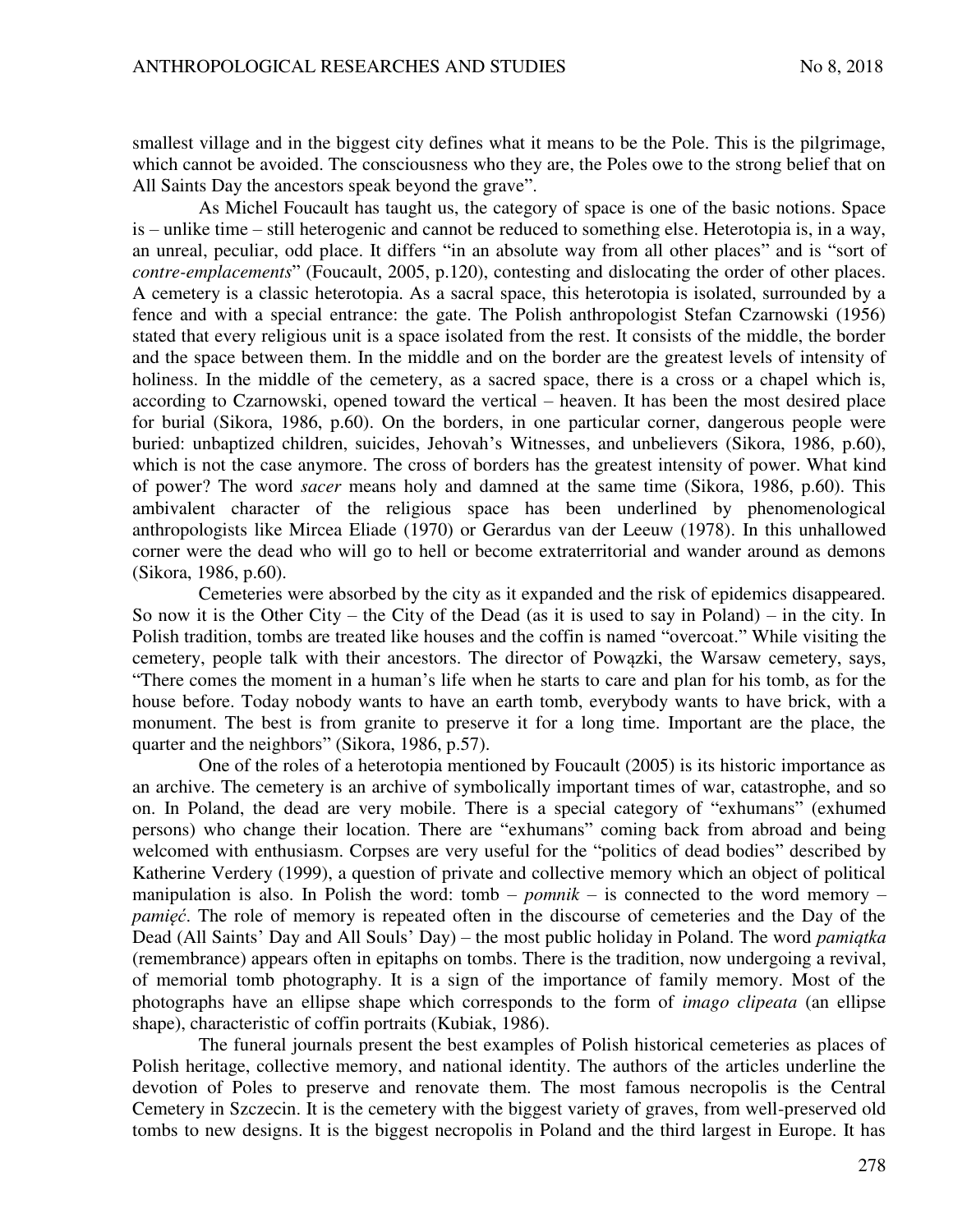won the award in a competition organized by the National Geographic Traveler for seven "miracles" in Poland. Officially opened in 1901, it took its design from the necropolises in Hamburg and Vienna. It occupies 172 hectares and includes 400 types of trees and shrubs (Wolicki, 2011, p. 10). The project was prepared by the architect Wilhelm Meyer-Schwartau, who included the natural landscape: hills, stones and water flows. There is a botanical pathway through the most interesting natural features. The tourist guide features a description of *flora* with references to their symbolism: yew in Celtic tradition symbolizes the gate to the other world, the box means hope of resurrection and eternity, hornbeam is identified with care, ilex is the symbol of the Christmas holiday, ivy relates to the memory of the dead. There are representations of wild animals: birds, foxes, raccoons, badgers, hares, hedgehogs, red squirrels, wild boar, frogs, snakes and wild ducks. Owing to the manager of the cemetery, Maria Michalak, who is devoted to her work, *lapidarium* has been laid. It is a place where German tomb relics are gathered and renovated. In the interview she said:

*"There are quite a few remains of the German, that I rescue and still think, that it is what I saved from oblivion and I admire what was before us, that is, prior to this period, when the cemetery was taken over (by the Polish communist regime – AEK). And, you know, I assert with all the responsibility that the designers of this cemetery were phenomenal. Today no cemetery, none, I emphasize, with full responsibility, there is no such message, such a vision of the perspective of such thinking forward. Here everything is thought out in detail"* (The interview no. 16).

Powązki, the oldest cemetery in Warsaw, was founded in 1790. It was enlarged 19 times and now includes 43 hectares. More than 2.5 million people have been buried there (Danecka, 2010, p. 34). It was devastated during the Second World War and for a long time only paths, greenery, water and electric structures were renovated. In 1974, a social committee was founded by the writer Jerzy Waldorf and some famous actors, among others. Every year, during All Saints' Day, they organize collections: actors stand by the gates with cans and people donate with enthusiasm. For Warsaw inhabitants, visiting Powązki is a popular ritual, even if relatives are buried elsewhere.

The Old Cemetery in Rzeszów was founded in 1792 and has been abandoned twice: during the Second World War and when the Communist authorities decided to close it and a fighting squad destroyed many tombs, which were used as building material for roads. A passionate group of volunteers committed to preserving cultural heritage, with Włodzimierz Kozło as their leader, sought to save the cemetery. Owing to their work, the necropolis was registered as a relic in 1968. But only political changes helped to speed the conservation process and, in 2001, the Society of Care over the Old Cemetery was founded. They took care of the old stands of trees and sepulchral sculpture. The Old Cemetery occupies 365 hectares and includes 622 tombs. Many of its sculptures come from the famous Schimser Lwow atelier. There are examples of historical styles such as classicist and Neo-Gothic, and some sculptures feature heraldic arms and stone figures (Kałuszko, 2011a, pp.34–36).

One of the oldest necropolises in Poland is the Roman Catholic cemetery in Radom. It was founded in 1812 and more than 200 people were buried there. Once again, through the efforts of cultural workers and pupils, who were educated in restoration techniques and conducted descriptive and photographic inventories, the cemetery has been renovated. The main source of financing comes from social donations, which are a Polish custom during the Day of the Dead. The cemetery at Radom preserves 335 objects registered as historical relics (Kałuszko, 2011b, pp. 24–26). The renovation of cemeteries is understood as necessary to the preservation of the nation's heritage. Historical necropolises are reminiscent of art galleries in which sepulchral sculptures and green relics compose the art space.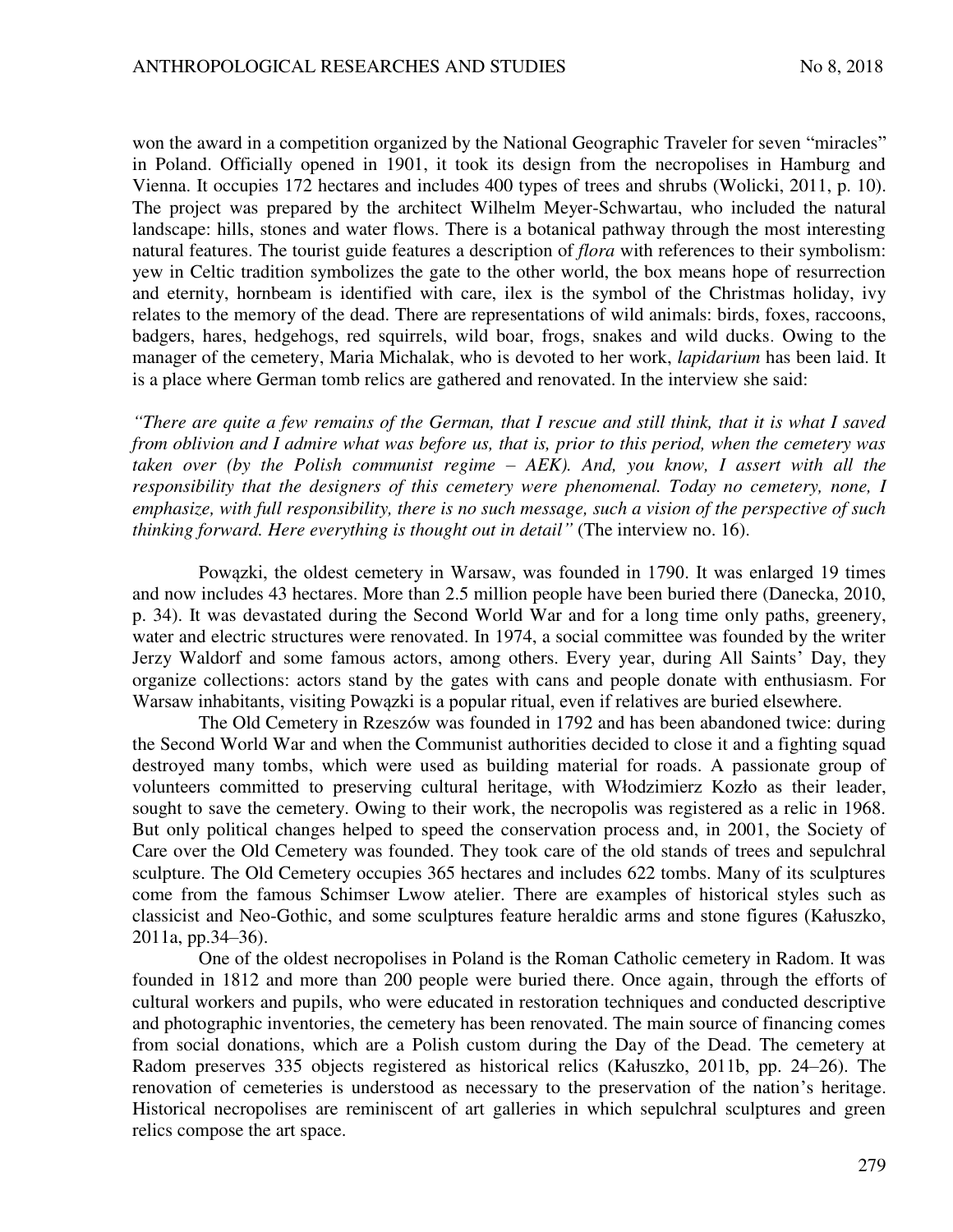Benjamin Franklin is supposed to have said, "Show me your cemeteries, and I will tell you what kind of people you are" (West Virginia Arnold Hill Cemetery Association, 2013). Polish undertakers notice positive changes in the Polish cemeteries since the 90s. Here are some illustrative fragments from the interviews:

*"The change is also that almost everyone has the tombstone. At the moment people like monuments and take care of them because it is publicly exposed. It is the difference between a cemetery before fifty years and today"* (The interview with the undertaker no. 12).

*"But I have to tell you, that how I look in retrospect, these cemeteries are increasingly cared for, even these smaller cemeteries. Some have cheaper monuments but they are gravestones and they*  will survive years. These cemeteries are getting nicer. People bring lots of flowers and other *decorations. Once on the villages, who walked to the cemetery after the funeral? Before All Saints, possibly some during kind of anniversary and that is all. But nowadays in the countryside cemeteries are not different from the city. That is changing"* (The interview with the undertaker no. 35).

The look of the necropolis depends on the culture and its system of values. These have their consequences in cemetery law. Since 1846, when the regulation governing cemeteries was founded by the administration of the Polish Kingdom during the rule of Tsar Nicolay I (Długozima, 2011b, p. 15), cemetery managers have had to take care of the aesthetic dimensions of the necropolis. The present Polish law on cemeteries and the legal mandate for the deceased dates from 1959 and duplicates provisions enacted even earlier, in 1932. There are around 20 new legislative acts, so the rules are dispersed. There is a regulation mandating that cemeteries should be treated like parks. But this is only the intention of the legislator. While the Nature Protection Act keeps historic cemeteries safe, those not covered by conservation rules are at the mercy of officials at the lowest level. Upkeep decisions are often left to a parish priest, supported by inhabitants who are more interested in the practical aspects of cleaning (no leaves and bird excrement) than in caring for greenery and making sure trees are pruned. In new cemeteries, this greenery is often neglected, and there is a fatal practice of Polish managers leveling the ground instead of preserving the natural layout of the area (Długozima, 2011a, p.17). Although research into the natural environment is legally mandated when planning a new cemetery, it is not legally required that the results be implemented when developing necropolis projects (Długozima, 2011b, p. 40). Until the Second World War, there were many specialists in cemetery projects. Now new necropolises are kitschy and identical, because of limited choice and of the prize of tombstones. So many people choose lastric tombs in 80-ties and now ready-made tombs from China (Długozima, 2011c, pp.17–19). Owing to the initiative of Anna Długozima and the foundation of the Sepulchral Art Section at the Department of Landscape Art at the Main School of the Village Farm in Warsaw, there are efforts underway to change this and propose alternatives to serial, standard patterns both in greenery and monuments.

Funeral press criticizes cheap tombstones and decorations from popular culture: "In the historic cemeteries in Warsaw and other cities, between old tombs, which often were designed by great artists, the tombstones from the Chinese marble or other stone, in the shape of a simple disc equipped at the top of the vertical surface in the shape of a wave began to appear in the recent years. There are many of them. It is hardly surprising because they are relatively cheap. People gifted with aesthetic sensibility are not able to come to terms with the fact that these monsters with impunity are penetrating the mood of the necropolis, to stand right next to the beautiful sculptures of the 19th century" (*Memento* 2010, no.3, p.12).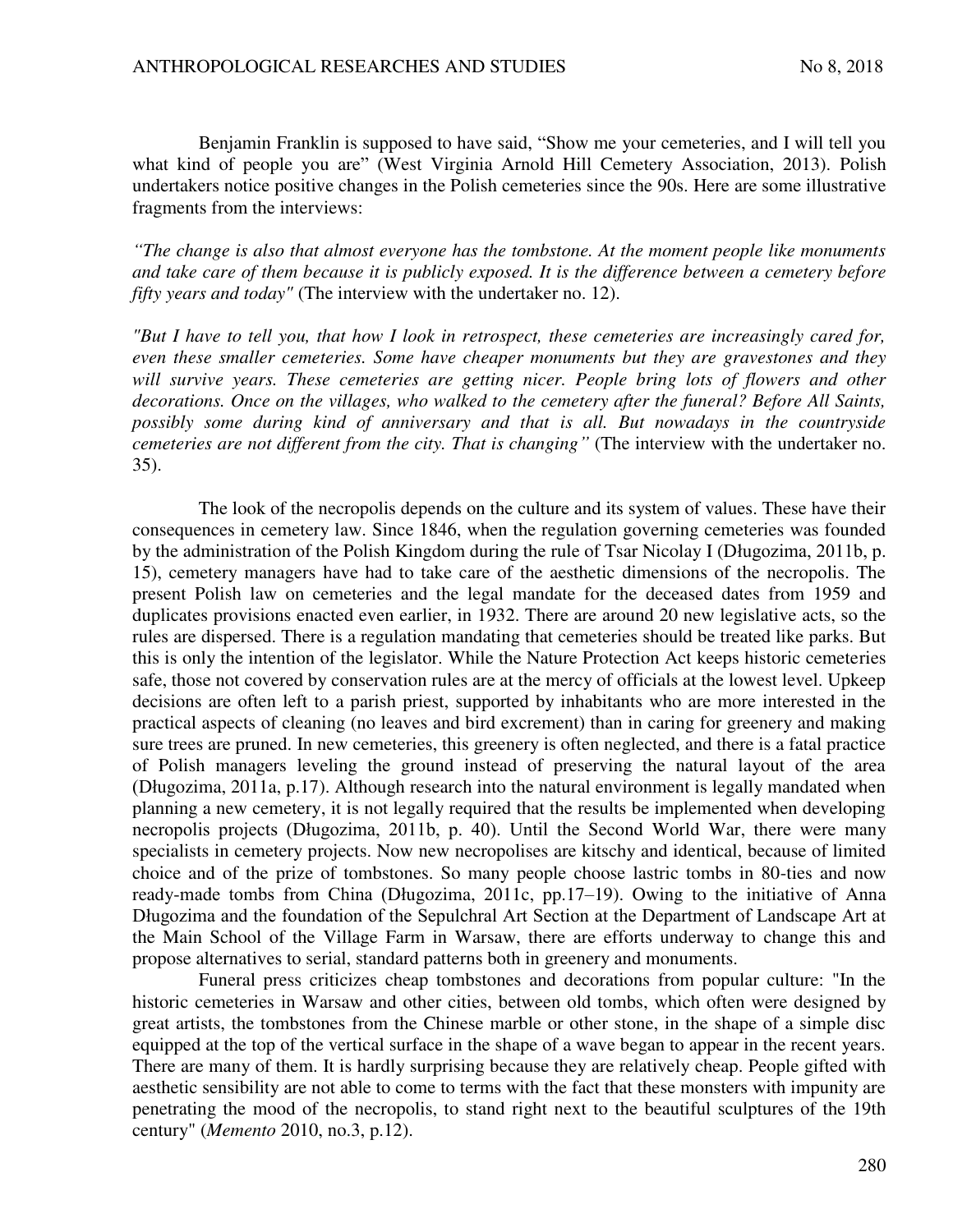"Unfortunately, the free market also leads to unhealthy competition that results in progressive kitsch cemetery ornaments. Popular are also candles with LED. You do not have to light up matches any longer. Steel flower, colorful granite and marble, liquid crystal display screen and plaster figurines, music boxes and letters only golden. This is the shortest list of pervasive, cemetery kitsch" (*Funeral Culture* 2012, no 8, p 12).

The editors of both journals: *Memento* and *Funeral Culture* try to promote positive patterns through presenting old Polish necropolis, as well as presentations of Polish artists of the sepulchral, commemorative, vanitative and floristic art. *Memento* also posted the text of the outcome of the contest of modern tomb, organized by the Office of Capital Historic Preservation and Polish Architects Association. The problem of the esthetic of postwar cemeteries has been also the permanent topic of complaints among funeral directors and cemetery managers. One of them said:

*"Here, for example, this cemetery (the Central Cemetery in Szczecin) was founded in the unspoilt former gravel workings. This inequality was used perfectly on-the-spot, to the cemetery to spice things up, to not close out various lakes, various terraces, bleeds, descend, paths. This is fantastic. And what we today we do when we design a larger cemetery? First of all, we focus on leveling the terrain. This is a huge mistake"* (The interview no. 16).

In Poland, there are also necropolises of faiths other than Roman Catholicism: Evangelical-Augsburg (Lutheran), Orthodox, Jewish, Old Believers, Protestant, Mnemonic, Greek Orthodox and Tatars. The Jewish cemetery in Łódź is the largest Jewish cemetery in Europe. There are approximately 180,000 tombstones. The cemetery was founded in 1892. In the southern part of the cemetery can be found the field of the ghetto – the burial place of about 45,000 victims of the Litzmannstadt Ghetto.

More than four hundred Jewish cemeteries have not survived. They have been developed for housing, playgrounds, landfill or mine sand. "Sand, used in the construction of apartment blocks is mixed with human remains," according to Mikołaj Gliński (2013). Only 150 Jewish cemeteries contain more than one hundred tombstones. Jewish tombstones decorated with symbols and inscriptions carry with them information about the lives of actual people and families. It is difficult to estimate how many *matzevot* (Jewish tombstones) existed before the Second World War in the 1,200 Jewish cemeteries in Poland. Maybe a few hundred thousand, maybe a few million. During the war, the German occupiers used them to pave roads and the yards occupied by buildings. The Poles continued these practices after the war. They used them to pave a railway embankment or the shore of a river. They used them to build ovens, floors, curbs. In the Polish villages you can find hundreds of grinding wheels made of Jewish tombstones. Still, you can see in them the Hebrew inscriptions. An album by Łukasz Baksik (2013) includes photographs of such multipurpose *matzevot* in Polish villages and in the cities. These are the gravestones as paving slabs and curbs, as querns (used for grinding grain to make bread), as a wall, as stairs, as hardened roads – in the end, they were repurposed as Christian tombstones. These missing gravestones Baksik found located in the backyards of farms, in town squares, within the walls of Christian cemeteries, in buildings, barns, as building blocks of bridges, towers, monuments. To photograph these often heavily camouflaged *matzevot* he had to break the taboo of the community – "a community of shame," as Joanna Tokarska-Bakir says (Glinski, 2013). "I am surprised by this stealing from the cemeteries. Not only because the sandstone, from which generally gravestones are made, is a weak building material. After all, it is also, for Poles, for Catholics, a sacred thing. We are enraged about when someone will devastate the Eaglets' Lwow Cemetery, tip over a headstone or a cross. And in the matter of the Jewish necropolis we are completely insensible," says Baksik (Glinski, 2013). His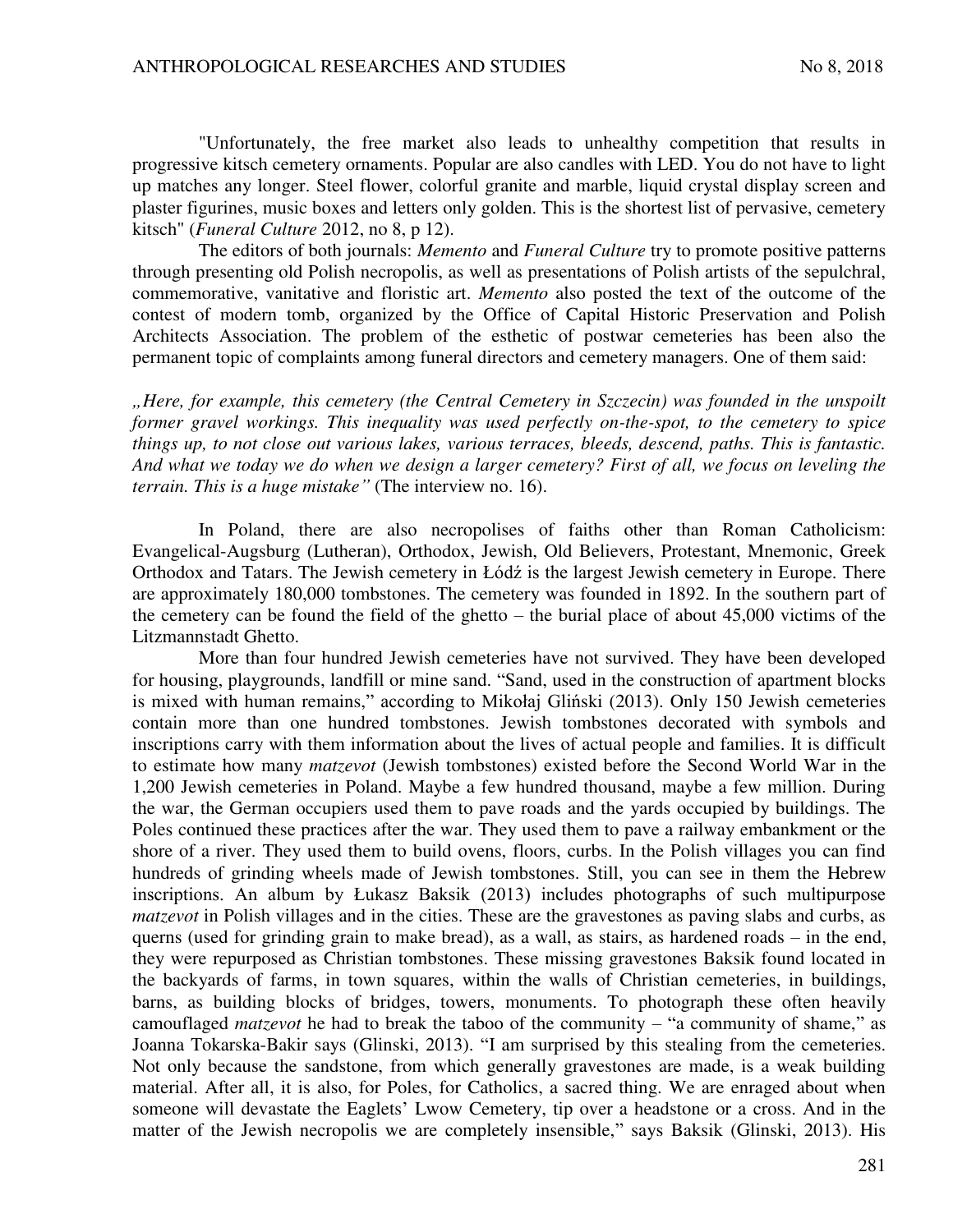photographs document how far advanced is the obliteration of all traces of Jewish culture, not only by the Germans, but also Poles. "Trying to understand this lack of indignation at the sight of all these different places and new uses of *matzevot* he wonders whether these scattered gravestones Poland do not travel in the search for the dead and there are, where Baksik photographed them, as it were, in the right place? [...] So I guess it must be that the dead, who have not been decently buried, wander among the living, not giving them peace," says Jan Tomasz Gross and continues, "Until finally, the time comes when we tell ourselves this human disaster as part of our own history. And in place of complacency and its benefits will come the understanding of loss and a mourning sadness in the collective consciousness of the Poles. And then the war nightmares' torment will stop, and the gravestones photographed by Baksik return to the cemeteries" (Glinski, 2013).

Old Believers, called also Filippians, left Russia in the  $17<sup>th</sup>$  century because they were in conflict with the Orthodox Church and so were exiled to Sybir. Many of them settled down in Mazury in the first half of the 19<sup>th</sup> century, about five thousand of them near Suwałki and some near Ruciane-Nida. Their main religious center was in Wojnowo, where there is still a molenna – the house of prayer. In 1945 the Red Army exiled them to Sybir and some migrated to Germany. As I spend my vacations near Wojnowo, in Zgon (which means death in Polish), I became acquainted with several Old Believers' graveyards and one German cemetery in Zgon which are neglected and hard to find in the forest. As Old Believers had never been the part of the local community, so they are still considered non-people. They can be forgotten and their cemeteries are omitted. Germans are remembered as aggressors and inhabitants don't want to take care of Evangelic graveyard.

#### **Conclusions**

The cemetery described by many ethnographers and historians as the space of *sacrum*, cultural heritage, memory, and identity is particularly relevant in the case of Polish cemeteries. They have a special status and canon of behavior. The Poles are devoted to preserving the past which they find in cemeteries. They cultivate social bonds with their families and Polish heroes while visiting necropolises and talking with the dead. But the examples of graveyards on post-migrant territories of Poland are *contre-emplacements* which display the importance who are the dead. Thus, this study proposes the model of opposition between cultivated and abandoned cemeteries. We can talk about two types of necropolises in Poland (there can be more typologies): civilized heterotopias and wild heterotopias.

Wild heterotopias are atopic places. They are absorbed by Nature. Here the border between culture and nature is blurred. Also the border between life and death – so well kept in civilized heterotopias – is blurred. Here we can expect a second life of the dead, or at least a second life of corpses. Looking for other metaphors of wild heterotopias, we can think about "places of nomemory," as described by Pierre Nora (2009). They are "no-places in the dialectics of memory and forgetting" (Czaja, 2013, p.302). We can also take into account Claude Lanzmann's description of such lost graveyards as non-places of memory. Even funeral journals and undertakers don't mention the problem of neglected necropolis. Georges Didi-Huberman (2012) writes about "places despite everything." There are rituals which are no-rituals performed by accidental tourists, men looking for a place to drink and conscious visitors like new people having summer houses and bringing and lighting the ever-burning fires. Their imagination surrounds these non-cemeteries with a special, symbolic aura. By local people these places are made active in the way that they are passed by, omitted – made the taboo places. Locals want to forget them – or, rather, not to remember them. These non-places recall also the Derridean notion of "chora" (1999). Giorgio Agamben refers to the notion of "hypostasis" as "something of the shape of the substrate, primers or sludge, what historical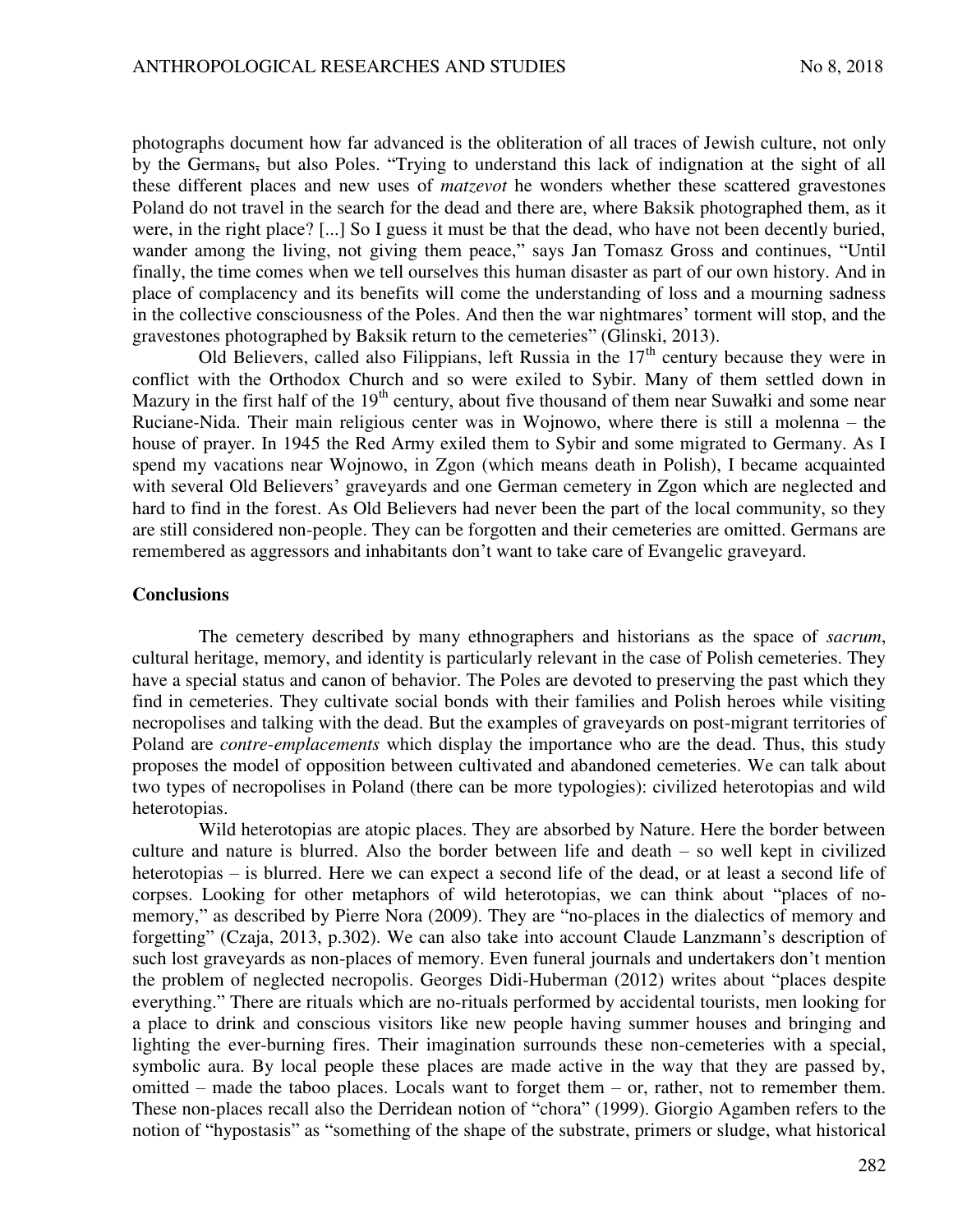processes of subjectivation and de-subjectivation, humanization and dehumanization leave one after the other like the foundation of its development" (Agamben, 2008, p.159). It can be also called "post place," a place which after traumatic history has been lost and left and is taken in by the power of Nature. At the same time, it is the place which owing to "post memory" is enlivened, but "using Hirsch's (2008) words, in a 'substitutive and usurping way'" (Sznajderman, 2013, p.56). There is also the notion of "xenotropy" proposed by Robert Macfarlane (2013) for the strange places he met during his journeys. He had the feeling of entering into a completely different, separate world. Wild heterotopias can be found in forests or groves. There are places with unwanted (e.g. Germans, Jews) and forgotten dead (e.g., Old Believers).

China Miéville in the science fiction novel *The City and the City* (2009) describes two cities existing in one place. To live and move around, inhabitants have to learn how not to see, how to omit the space of the other city. Poles analogically cultivate commemorative memory of their dead but are educated not to see aliens' dead. As the cultural anthropologist Joanna Tokarska-Bakir (2013, p. 10) writes, they are trained to "actively avoid" the historical meanings of artifacts (images of a Jew with a coin) and places. Although collective memory simply renounces inconvenient stories that show the community in a "bad light" (such as using *matzevot* in a profane way), it does not eliminate them. Collective memory preserves traumas on deeper levels. These underground layers of memory are the equivalent of the "forgotten," lost in the landscape, "wild heterotopias." Fortunately, new, informal, local communities arise and start the process of revitalization of destructed cemeteries (Zawiła*,* 2017).

## **Acknowledgments**

This research was supported by founding from the National Science Centre, grant no. 116081739.

### **References**

- 1. Agamben, G., 2008. *Co zostaje z Auschwitz (Remnants of Auschwitz)*. Warszawa: Sic!.
- 2. Allen, P., 2008. Amerykanin jedzie na Powązki (An American goes to Powazki). *Gazeta Wyborcza*, 31 Oct. – 2 Nov. (Feuilleton), p. 15.
- 3. Baksik, Ł., 2013. *Macewy codziennego użytku (Matzevot of everyday use)*. Czarne: Wołowiec.
- 4. Czaja, D., 2013. Nie-miejsca. Przybliżenia, rewizje (Non-places). In: D. Czaja, ed. 2013. Inne *przestrzenie, inne miejsca: Mapy i terytoria* (*Other Spaces, Other Places. Maps and Territories)*. Czarne: Wołowiec, pp.48–62.
- 5. Czaja, D. ed., 2013. *Inne przestrzenie, inne miejsca: Mapy i terytoria* (*Other Spaces, Other Places: Maps and Territories)*. Czarne: Wołowiec.
- 6. Czarnowski, S., 1956. *Kultura religijna wiejskiego ludu polskiego (Religious culture of the Polish folk)*. Warsaw: PWN.
- 7. Danecka, A., 2010. Coroczne kwesty ratunkiem dla zabytkowych Powązek (Every year donations save Powązki). *Memento,* 1, pp.34–35.
- 8. Derrida, J., 1999. Χώρα / Chora. Warszawa: KR.
- 9. Didi-Huberman, G., 2012. *Obrazy mimo wszystko (Images despite everything)*. Warszawa: Universitas.
- 10. Długozima, A., 2011a. Polska kontra reszta Ğwiata (Poland versus the rest of the world). *Kultura Pogrzebu*, 8, pp.14–17.
- 11. Długozima, A., 2011b. Prawodawstwo cmentarne na Zachodzie (Cemetery legislation of the West). *Kultura Pogrzebu*, 8, pp.40–41.